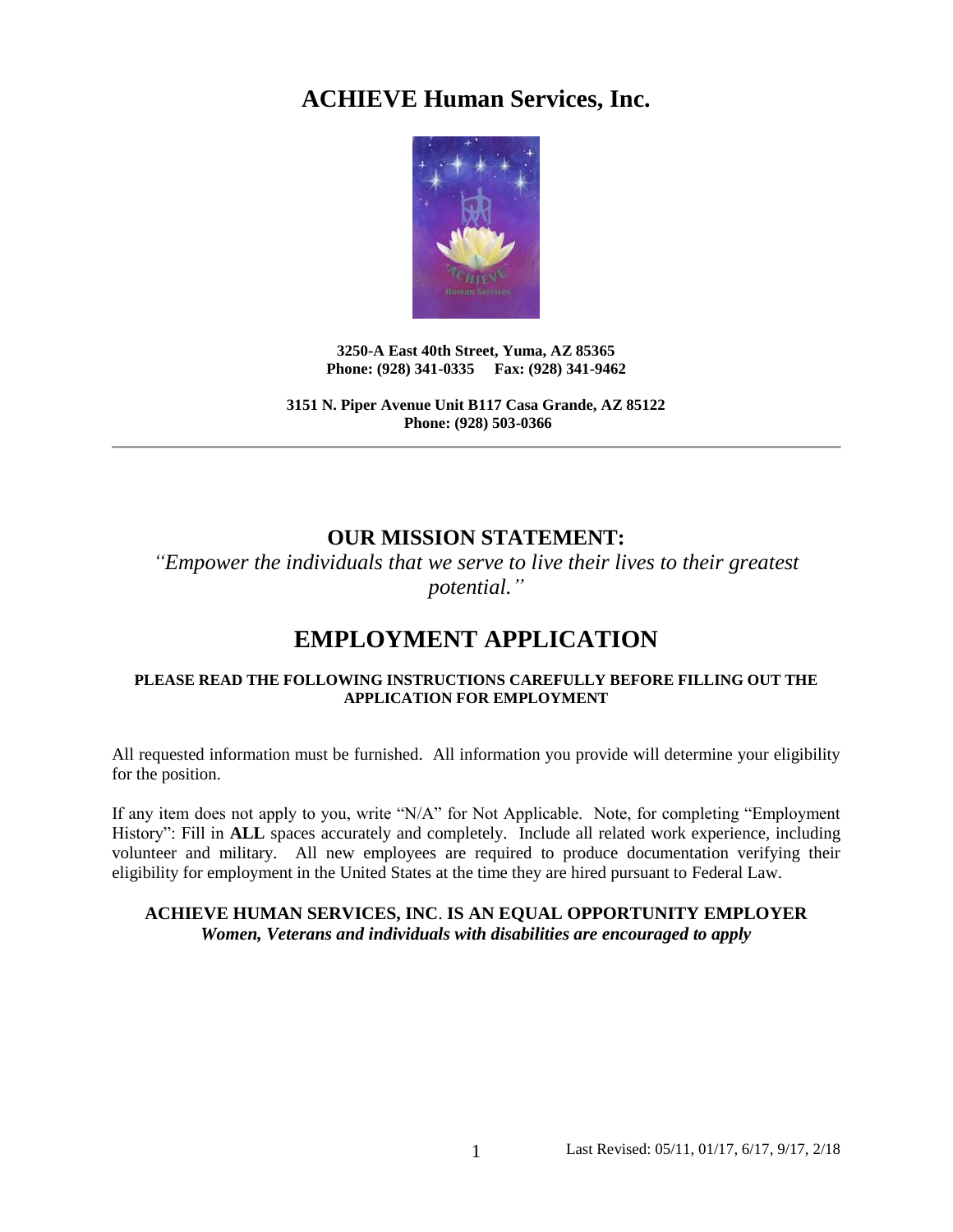| ACHIEVE Human Services, Inc. is a non-profit organization that establishes Government contracts to |
|----------------------------------------------------------------------------------------------------|
| employ individuals with disabilities.                                                              |

Do you have a disability?  $\Box$  YES  $\Box$  NO

Has this disability adversely impacted your ability to obtain and/or maintain employment? □ YES □ NO

## **\*\*\*\*\*INCOMPLETE APPLICATIONS WILL NOT BE REVIEWED\*\*\*\***

#### **POSITION APPLYING FOR:**

Did you see this position on ZIPRECRUITER?  $\Box$  YES  $\Box$  NO If NO, where did you find this posting:

Can you perform the essential functions of this position with reasonable accommodations?

YES  $\square$  NO $\square$ 

If NO, please explain:

I will accept (mark all that apply):

| <b>FERMANENT</b> | $\Box$ TEMPORARY | $\Box$ SHIFT: |
|------------------|------------------|---------------|
| $\Box$ Full-Time | $\mid$ Full-Time | $\Box$ Days   |
| $\Box$ Part-Time | $\Box$ Part-Time | $\Box$ Nights |

## **SECTION A: APPLICANT INFORMATION TYPE OR PRINT CLEARLY**

| First                                                                              | М                                                                    | Last      |            |
|------------------------------------------------------------------------------------|----------------------------------------------------------------------|-----------|------------|
| Address                                                                            | City                                                                 | <b>ST</b> | <b>ZIP</b> |
| Home Phone                                                                         | Email                                                                |           |            |
| Cell Phone                                                                         |                                                                      |           |            |
| When would you be available to begin work?                                         |                                                                      |           |            |
| Are you legally eligible to be employed in the United States? $\Box$ YES $\Box$ NO | (Proof of identity and eligibility will be required upon employment) |           |            |
| Are you over the age of 18 years?                                                  | $\Box$ YES $\Box$ NO                                                 |           |            |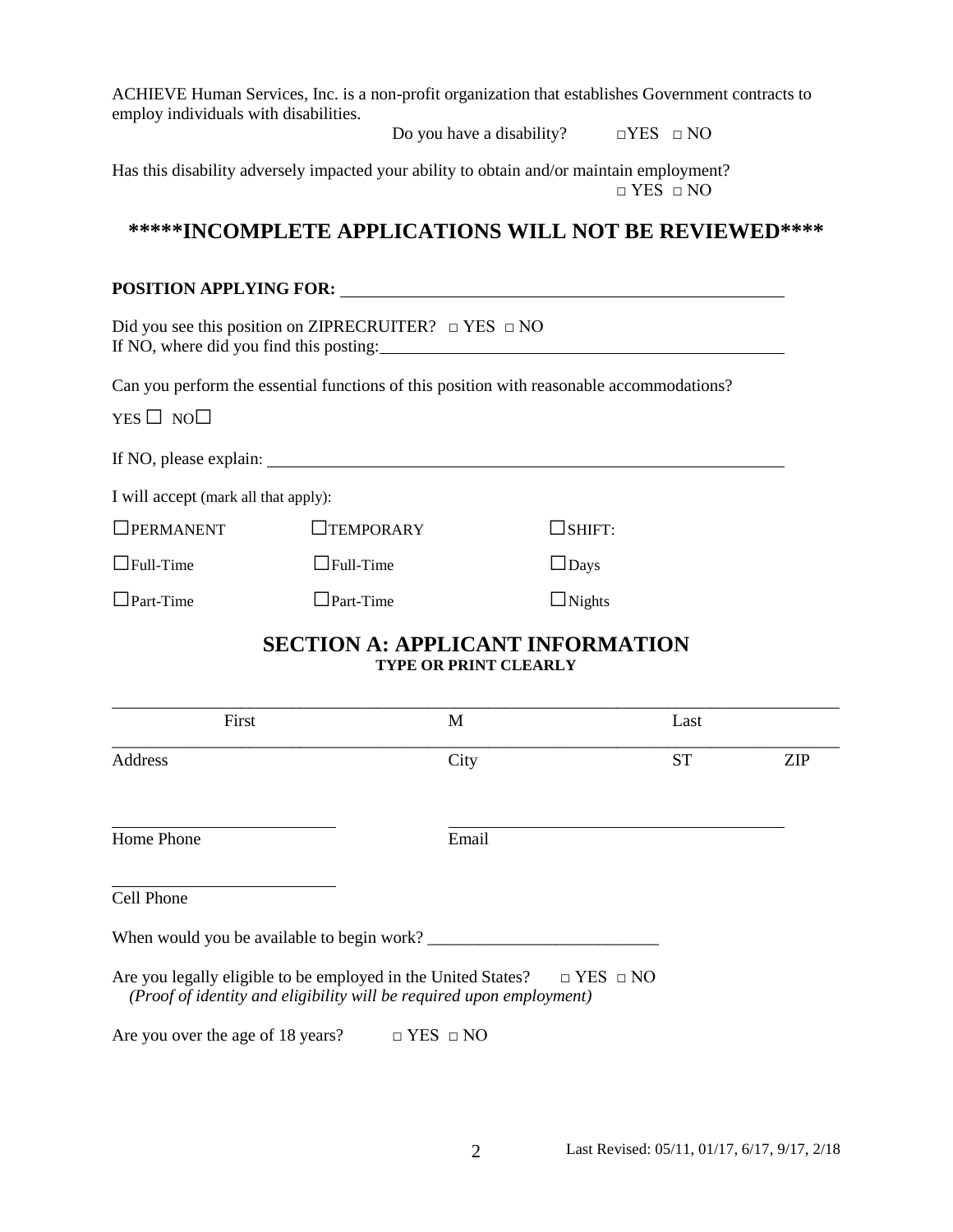## **SECTION B: EDUCATION AND TRAINING TYPE OR PRINT CLEARLY**

Do you have a High School Diploma or G.E.D: □ YES □ NO

Name of School: \_\_\_\_\_\_\_\_\_\_\_\_\_\_\_\_\_\_\_\_\_\_\_\_\_ City, State: \_\_\_\_\_\_\_\_\_\_\_\_\_\_\_\_\_\_\_\_\_\_\_\_\_\_\_\_

List Colleges, Universities, Trade or Business Schools Attended or any other training:

| <b>College/Trade School</b> | <b>City</b> | <b>State</b> | <b>Major</b> | <b>Degree</b> | <b>Type</b> | <b>Credit</b><br><b>Hrs</b> |
|-----------------------------|-------------|--------------|--------------|---------------|-------------|-----------------------------|
|                             |             |              |              | Y/N           |             |                             |
|                             |             |              |              | Y/N           |             |                             |
|                             |             |              |              | Y/N           |             |                             |
|                             |             |              |              | Y/N           |             |                             |

Have you completed any special courses, seminars and/or training directly related to the position for which you are applying?  $□$  YES  $□$  NO If yes, please describe:

Do you belong to any professional, trade, business or civic organizations that deal with the position for which you are applying?  $\Box$  YES  $\Box$  NO

 $\_$  ,  $\_$  ,  $\_$  ,  $\_$  ,  $\_$  ,  $\_$  ,  $\_$  ,  $\_$  ,  $\_$  ,  $\_$  ,  $\_$  ,  $\_$  ,  $\_$  ,  $\_$  ,  $\_$  ,  $\_$  ,  $\_$  ,  $\_$  ,  $\_$  ,  $\_$  ,  $\_$  ,  $\_$  ,  $\_$  ,  $\_$  ,  $\_$  ,  $\_$  ,  $\_$  ,  $\_$  ,  $\_$  ,  $\_$  ,  $\_$  ,  $\_$  ,  $\_$  ,  $\_$  ,  $\_$  ,  $\_$  ,  $\_$  ,

If YES, please explain and list offices held: (*Omit any organization which reflects your race, color, religion, age, sex, sexual orientation, marital status or disabilities.*)

\_\_\_\_\_\_\_\_\_\_\_\_\_\_\_\_\_\_\_\_\_\_\_\_\_\_\_\_\_\_\_\_\_\_\_\_\_\_\_\_\_\_\_\_\_\_\_\_\_\_\_\_\_\_\_\_\_\_\_\_\_\_\_\_\_\_\_\_\_\_\_\_\_\_\_\_\_\_\_\_\_\_\_\_\_\_\_\_\_\_\_\_\_

 $\_$  ,  $\_$  ,  $\_$  ,  $\_$  ,  $\_$  ,  $\_$  ,  $\_$  ,  $\_$  ,  $\_$  ,  $\_$  ,  $\_$  ,  $\_$  ,  $\_$  ,  $\_$  ,  $\_$  ,  $\_$  ,  $\_$  ,  $\_$  ,  $\_$  ,  $\_$  ,  $\_$  ,  $\_$  ,  $\_$  ,  $\_$  ,  $\_$  ,  $\_$  ,  $\_$  ,  $\_$  ,  $\_$  ,  $\_$  ,  $\_$  ,  $\_$  ,  $\_$  ,  $\_$  ,  $\_$  ,  $\_$  ,  $\_$  ,

#### **Several of our government contracts require that our employee's be able to speak, read and write the English language.**

Are you proficient in the English Language?  $\Box$  YES  $\Box$  NO  $\Box$  Speak  $\Box$  Read  $\Box$  Write Are you proficient in any other language?  $\Box$  YES  $\Box$  NO  $\Box$  Speak  $\Box$  Read  $\Box$  Write Are you proficient in any other language?  $\Box$  YES  $\Box$  NO  $\Box$  Speak  $\Box$  Read  $\Box$  Write What is the language?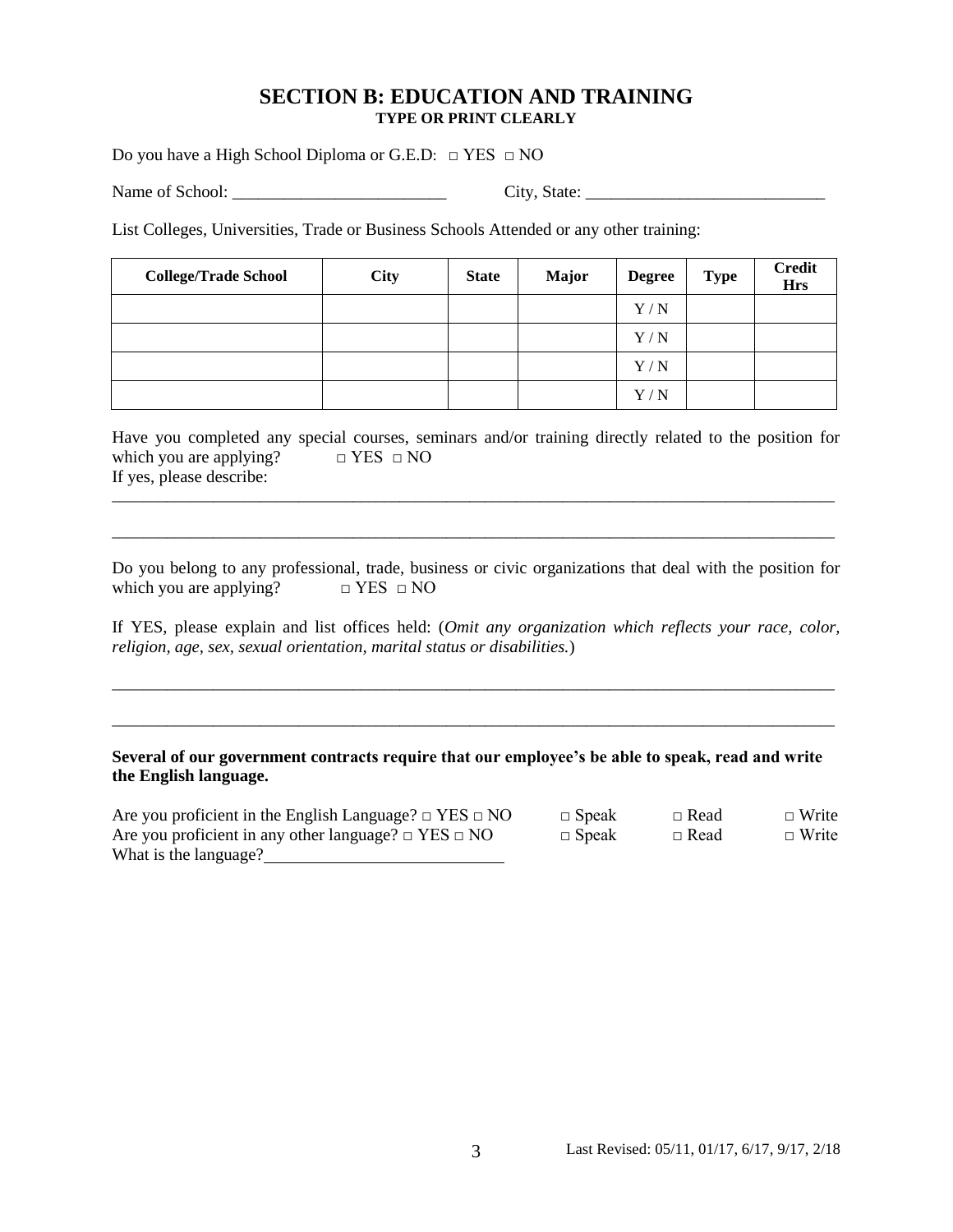## **SECTION C: EMPLOYMENT HISTORY TYPE OR PRINT CLEARLY**

Begin with your present employment and work back. Account for all time during the past 10 years. Include additional pages if necessary. **IF YOU PROVIDE A RESUME, YOU MUST INCLUDE ALL THE INFORMATION REQUESTED IN SECTION 'C' OF THE APPLICATION FOR EACH EMPLOYER, IN THE SAME FORMAT**.

| <b>Employer I:</b>                                                                      |      |                                       |                                    |
|-----------------------------------------------------------------------------------------|------|---------------------------------------|------------------------------------|
| Address                                                                                 | City | <b>ST</b>                             | <b>ZIP</b>                         |
|                                                                                         |      | Hours/Week: _____                     | Part-Time________ Full-Time_______ |
|                                                                                         |      |                                       | Total: Years ______ Months ______  |
|                                                                                         |      |                                       |                                    |
| Supervisor's Name and Title:                                                            |      |                                       |                                    |
| Reason for Leaving?                                                                     |      |                                       |                                    |
| May we contact employer? $\Box$ YES $\Box$ NO                                           |      | Number of people directly supervised: |                                    |
| Describe the job duties you performed in the above position (do not state "see resume") |      |                                       |                                    |
| ,我们也不会有什么。""我们的人,我们也不会有什么?""我们的人,我们也不会有什么?""我们的人,我们也不会有什么?""我们的人,我们也不会有什么?""我们的人        |      |                                       |                                    |
| ,我们也不会有什么?""我们的人,我们也不会有什么?""我们的人,我们也不会有什么?""我们的人,我们也不会有什么?""我们的人,我们也不会有什么?""我们的人        |      |                                       |                                    |
|                                                                                         |      | Position:                             |                                    |
|                                                                                         |      |                                       |                                    |
| Address                                                                                 | City | <b>ST</b>                             | <b>ZIP</b>                         |
|                                                                                         |      | Hours/Week: _____                     | Part-Time_______ Full-Time______   |
|                                                                                         |      | Total: Years ______ Months ______     |                                    |
| Hourly Rate/Salary Starting: \$                                                         |      | Hourly Rate/Salary Ending: \$         |                                    |
| Supervisor's Name and Title:                                                            |      |                                       |                                    |
|                                                                                         |      |                                       |                                    |
| May we contact employer? $\Box$ YES $\Box$ NO                                           |      | Number of people directly supervised: |                                    |

4 Last Revised: 05/11, 01/17, 6/17, 9/17, 2/18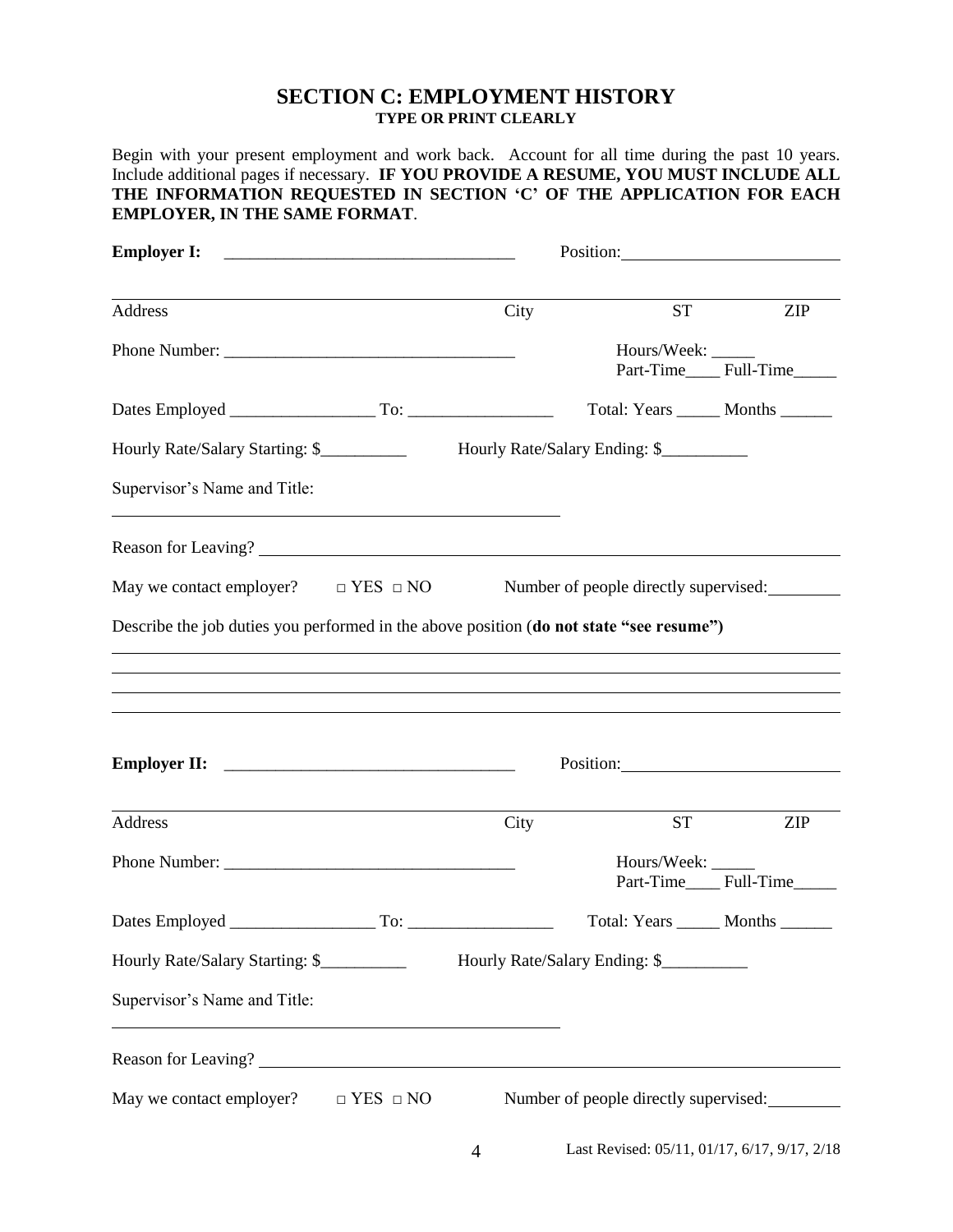|                              |                                                                                         |                                                                   | Position: Position:                   |                                   |
|------------------------------|-----------------------------------------------------------------------------------------|-------------------------------------------------------------------|---------------------------------------|-----------------------------------|
| Address                      |                                                                                         | City                                                              | <b>ST</b>                             | ${\sf ZIP}$                       |
|                              |                                                                                         |                                                                   | Hours/Week: _____                     | Part-Time_______Full-Time________ |
|                              |                                                                                         |                                                                   |                                       |                                   |
|                              | Hourly Rate/Salary Starting: \$_____________ Hourly Rate/Salary Ending: \$_________     |                                                                   |                                       |                                   |
| Supervisor's Name and Title: |                                                                                         |                                                                   |                                       |                                   |
|                              | Reason for Leaving?                                                                     |                                                                   |                                       |                                   |
|                              | May we contact employer? $\Box$ YES $\Box$ NO                                           |                                                                   | Number of people directly supervised: |                                   |
|                              | Describe the job duties you performed in the above position (do not state "see resume") |                                                                   |                                       |                                   |
|                              |                                                                                         |                                                                   |                                       |                                   |
|                              |                                                                                         |                                                                   |                                       |                                   |
|                              |                                                                                         | <b>REFERENCES</b><br>Please provide three professional references |                                       |                                   |
| <b>Name</b>                  | <b>Position</b>                                                                         | <b>Company</b>                                                    |                                       | <b>Telephone</b>                  |
| 1.                           |                                                                                         |                                                                   |                                       |                                   |
| 2.                           |                                                                                         |                                                                   |                                       |                                   |

Describe the job duties you performed in the above position (**do not state "see resume")**

5 Last Revised: 05/11, 01/17, 6/17, 9/17, 2/18

3.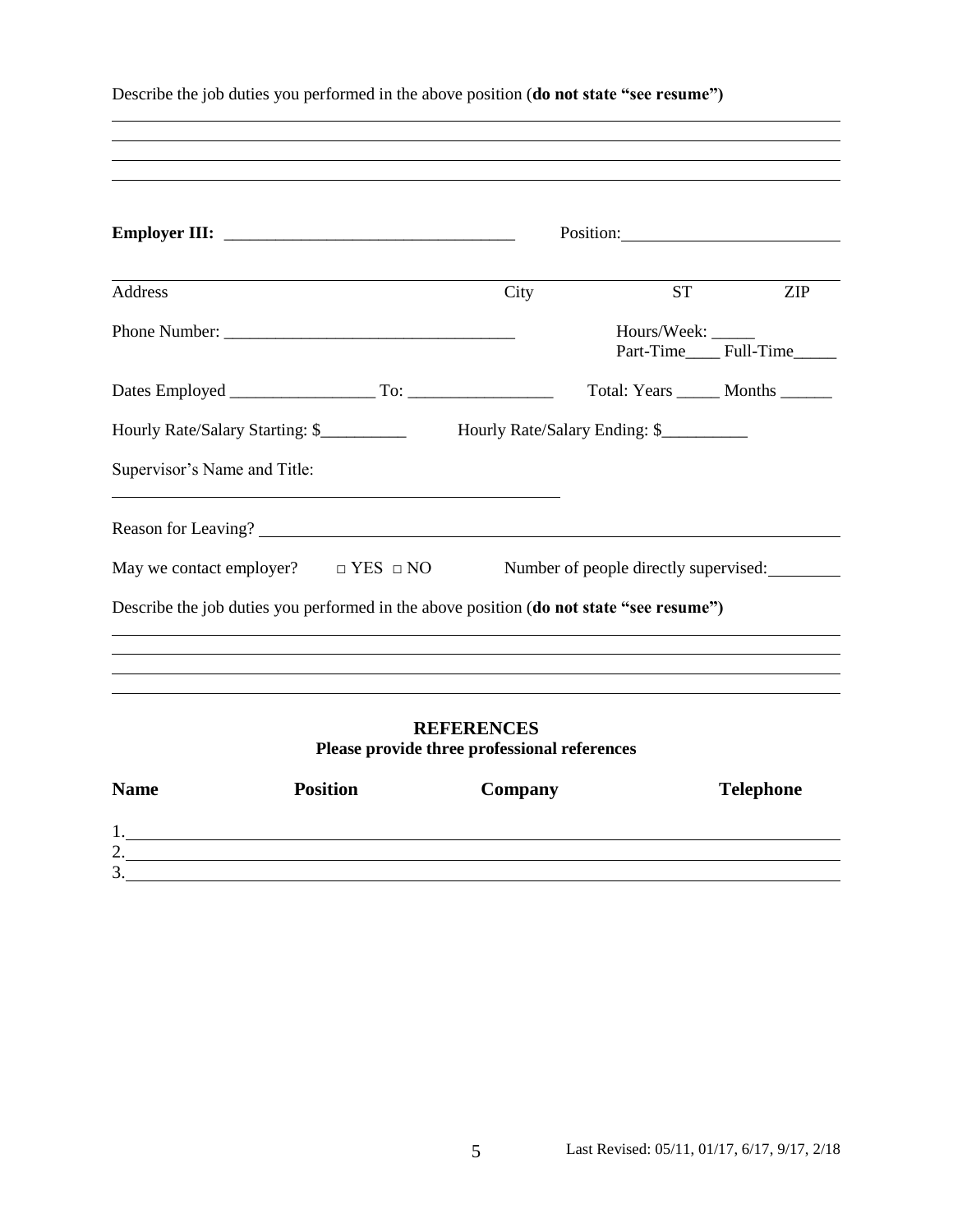## **SECTION D: IDENTIFICATION**

**VETERANS** (DD-214 must be provided to receive preference points) Check all that apply:

- a) Were you Honorably discharged, following more than 180 days active U.S. Military Service? □ YES □ NO
- b) Were you Honorably discharged, have a service -connected disability and are you receiving disability benefits under Federal Laws? □ YES □ NO
- c) Are you a spouse of a qualified veteran who has a service-connected disability or are you a surviving spouse of a qualified veteran who died of a service-connected disability? □ YES □ NO

#### **A Three-Year Driving Record Report will be required from DMV on all applicants applying for positions in which driving an Agency vehicle is an essential function of the job.**

| Do you have a valid Driver's License: $\square$ YES $\square$ NO                                                                                                                  |
|-----------------------------------------------------------------------------------------------------------------------------------------------------------------------------------|
|                                                                                                                                                                                   |
| An Extensive Background check will be completed on all applicants applying for contract positions with the<br>Department of Homeland Security and/or United States Border Patrol. |
| Have you ever been convicted of a Misdemeanor and/or Felony? $\Box$ YES $\Box$ NO                                                                                                 |
| *Convictions are evaluated in relation to job position and will not necessarily preclude employment*                                                                              |
| If YES, Provide: Date: ____________City: _________________State: _______________                                                                                                  |
|                                                                                                                                                                                   |
| Do you have a current and valid Level I Arizona Fingerprint Clearance Card? $\Box$ YES $\Box$ NO                                                                                  |
|                                                                                                                                                                                   |
| Have you ever been denied an Arizona Fingerprint Clearance Card or had it revoked? $\Box$ YES $\Box$ NO                                                                           |
|                                                                                                                                                                                   |
|                                                                                                                                                                                   |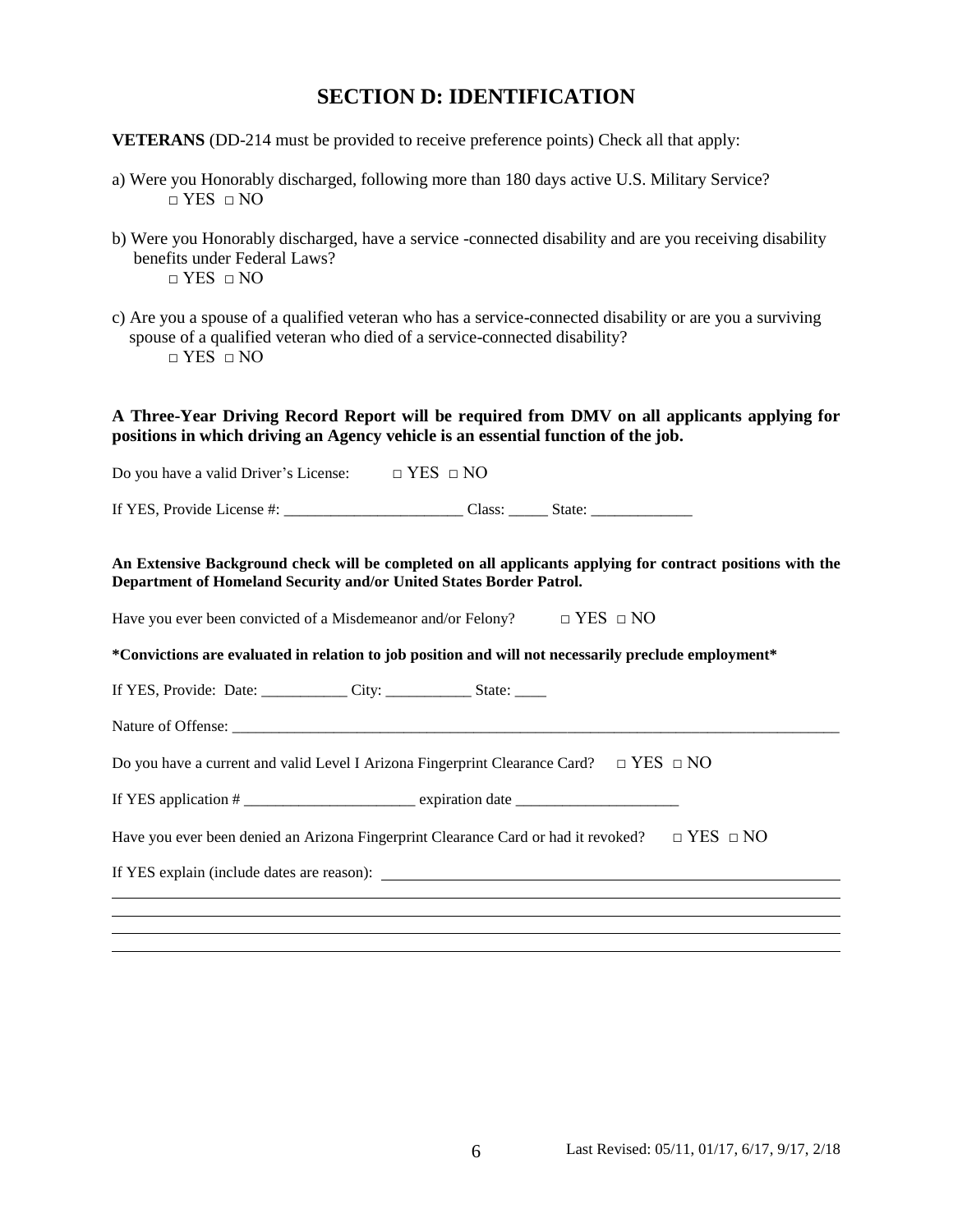## **SECTION E: CERTIFICATE OF APPLICANT**

I, hereby, certify that the facts contained in this application are true, accurate and complete. I understand that any omissions or falsified statements on this application may be cause for disqualification for employment with ACHIEVE Human Services, Inc., or my dismissal. I, hereby, authorize ACHIEVE Human Services, Inc. to verify the accuracy of all statements contained in this application, resume, and any references and employers listed. I also authorize the employers/references listed to provide ACHIEVE Human Services, Inc. with all information concerning my previous employment and any pertinent information they may have, and release all parties from all liability for any damages that may result from furnishing such information.

**"I further understand that, if employed in a grant funded position, my continued employment is contingent upon availability of funds and any position will be abolished when the grant expires unless alternate funding is secured."**

**\_\_\_\_\_\_\_\_\_\_\_\_\_\_\_\_\_\_\_\_\_\_\_\_\_\_\_\_\_\_\_\_\_\_\_\_\_\_\_\_\_\_\_\_\_\_\_\_\_\_\_\_\_\_\_\_\_\_\_\_\_\_\_\_\_\_\_\_\_\_\_\_\_\_\_**

Applicant's Signature Date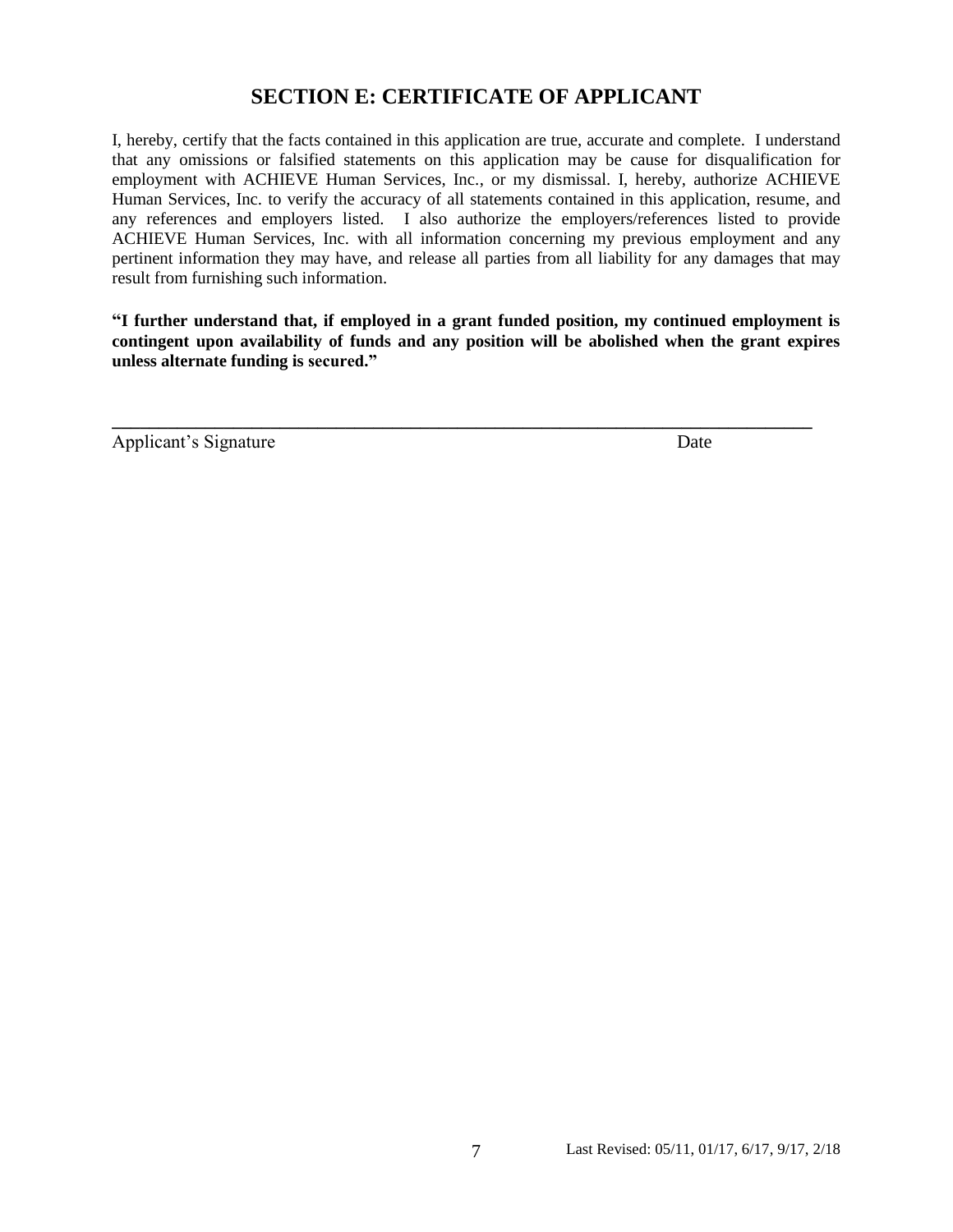#### **EEO-1 Voluntary Self-Identification**

Position applied for: \_\_\_\_\_\_\_\_\_\_\_\_\_\_\_\_\_\_\_\_\_\_\_\_\_\_\_\_\_\_\_\_\_\_\_\_\_\_\_\_\_\_\_\_ Date:\_\_\_\_\_\_\_\_\_\_\_\_\_

We are subject to certain government recordkeeping and reporting requirements for the administration of civil rights laws and regulations. To comply with these laws, we invite you to voluntarily self-identify your race or ethnicity. **Submission of this information is voluntary and refusal to provide it will not subject you to any adverse treatment**. The information obtained will be kept confidential and separate from personnel files. It may only be used in accordance with the provisions of applicable laws, executive orders, and regulations, including those requiring information to be summarized and reported to the federal government for civil rights enforcement. When reported, data will not identify any specific individual.

#### **Please check the EEO Identification Group that best applies to you:**

**Hispanic or Latino:** A person of Cuban, Mexican, Puerto Rican, South or Central American, or other Spanish culture or origin, regardless of race.

**- OR -**

**White (Not Hispanic or Latino):** A person having origins in any of the original peoples of Europe, the Middle East, or North Africa.

**Black or African American (Not Hispanic or Latino):** A person having origins in any of the black racial groups of Africa.

**Native Hawaiian or Other Pacific Islander (Not Hispanic or Latino):** A person having origins in any of the peoples of Hawaii, Guam, Samoa, or other Pacific Islands.

**Asian (Not Hispanic or Latino):** A person having origins in any of the original peoples of the Far East, Southeast Asia, or the Indian Subcontinent, including, for example, Cambodia, China, India, Japan, Korea, Malaysia, Pakistan, the Philippine Islands, Thailand, and Vietnam.

**American Indian or Alaska Native (Not Hispanic or Latino):** A person having origins in any of the original peoples of North and South America (including Central America), and who maintain tribal affiliation or community attachment.

**Two or More Races (Not Hispanic or Latino):** All persons who identify with more than one of the above races, excluding those who identify themselves as Hispanic or Latino.

Gender: **□ Male** □ Female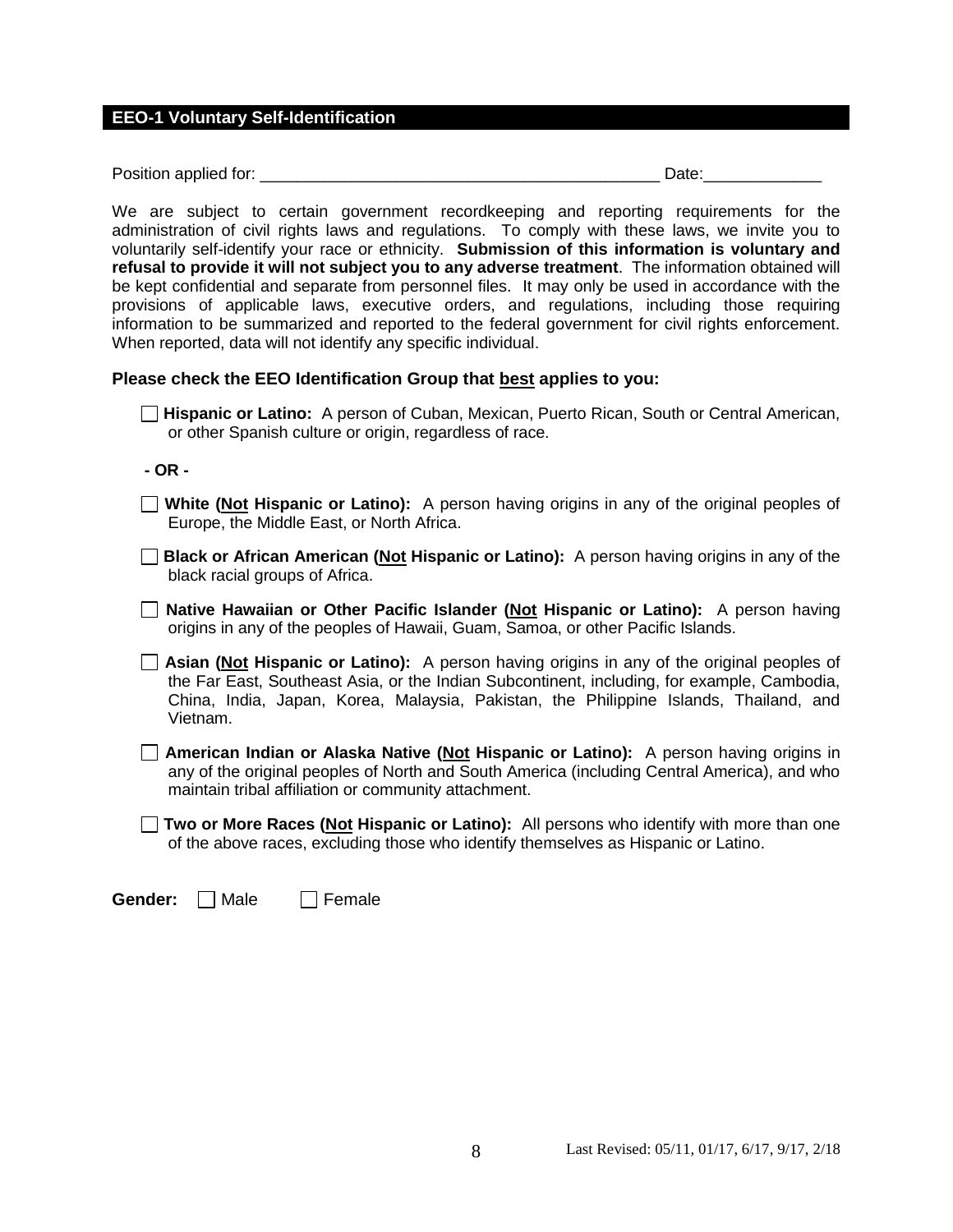## Voluntary Self-Identification of Disability

### Why are you being asked to complete this form?

Because we do business with the government, we must reach out to, hire, and provide equal opportunity to qualified people with disabilities.<sup> $\dagger$ </sup> To help us measure how well we are doing, we are asking you to tell us if you have a disability or if you ever had a disability. Completing this form is voluntary, but we hope that you will choose to fill it out. If you are applying for a job, any answer you give will be kept private and will not be used against you in any way.

If you already work for us, your answer will not be used against you in any way. Because a person may become disabled at any time, we are required to ask all of our employees to update their information every five years. You may voluntarily self-identify as having a disability on this form without fear of any punishment because you did not identify as having a disability earlier.

## How do I know if I have a disability?

You are considered to have a disability if you have a physical or mental impairment or medical condition that substantially limits a major life activity, or if you have a history or record of such an impairment or medical condition.

Disabilities include, but are not limited to:

- Blindness Autism Bipolar disorder Post-traumatic stress disorder
- 
- 
- Cancer HIV/AIDS Multiple sclerosis
- 

(MS)

- 
- Diabetes • Schizophrenia
	- Muscular
- limbs
- (PTSD)
- Deafness Cerebral palsy Major depression Obsessive compulsive disorder
	- Impairments requiring the use of a wheelchair
	- Intellectual disability (previously called mental retardation)
- Epilepsy
	- dystrophy
- Missing limbs or partially missing

## Please check one of the boxes below:

- ☐ YES, I HAVE A DISABILITY (or previously had a disability)
- ☐ NO, I DON'T HAVE A DISABILITY
- ☐ I DON'T WISH TO ANSWER

Your Name Today's Date

 $\overline{\phantom{a}}$  ,  $\overline{\phantom{a}}$  ,  $\overline{\phantom{a}}$  ,  $\overline{\phantom{a}}$  ,  $\overline{\phantom{a}}$  ,  $\overline{\phantom{a}}$  ,  $\overline{\phantom{a}}$  ,  $\overline{\phantom{a}}$  ,  $\overline{\phantom{a}}$  ,  $\overline{\phantom{a}}$  ,  $\overline{\phantom{a}}$  ,  $\overline{\phantom{a}}$  ,  $\overline{\phantom{a}}$  ,  $\overline{\phantom{a}}$  ,  $\overline{\phantom{a}}$  ,  $\overline{\phantom{a}}$